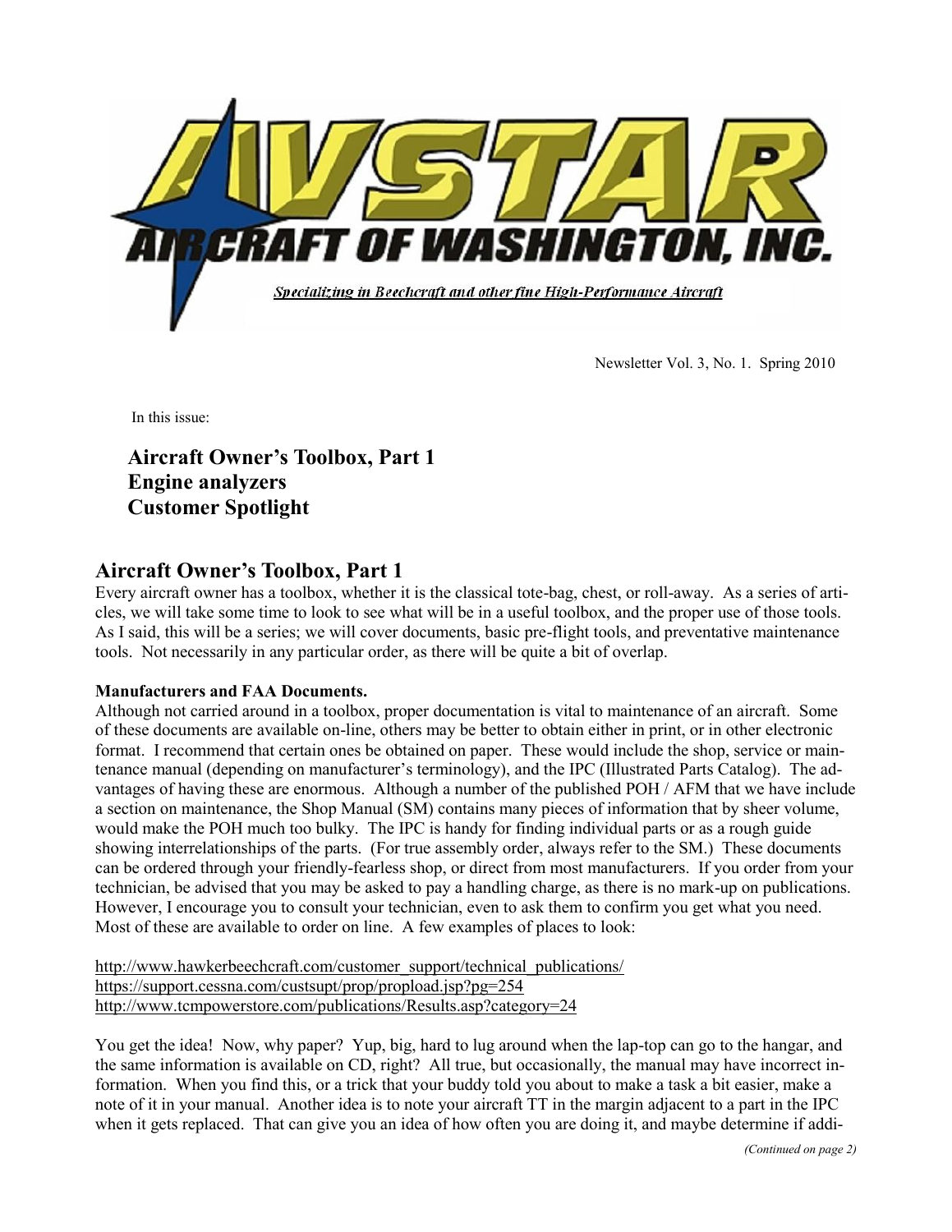#### *(Continued from page 1)*

tional preventative maintenance or servicing of that part can extend life. Yes, you could keep a separate notebook with these notes, but then you would have to recall you had a note on the subject. Make your life easier and get the paper copy.

Other information that can go in the documentation toolbox would include these items that I would say are better found on the internet. These are things that are more likely to be revised and are not needed quite as often (a few exceptions apply – more on that later.)

FARs pertaining to maintenance and maintenance records, found in FAR Part 43, and Part 91.401—91.411: http://www.airweb.faa.gov/Regulatory\_and\_Guidance\_Library/rgFAR.nsf/Frameset?OpenPage Airworthiness Directives: http://www.airweb.faa.gov/Regulatory\_and\_Guidance\_Library/rgAD.nsf/Frameset? OpenPage Type Certificate Data Sheets for Aircraft, Engines, and Propellers:

http://www.airweb.faa.gov/Regulatory\_and\_Guidance\_Library/rgMakeModel.nsf/MainFrame?OpenFrameSet Supplemental Type Certificates:

http://www.airweb.faa.gov/Regulatory\_and\_Guidance\_Library/rgSTC.nsf/MainFrame?OpenFrameSet

Information found from these sites are print what you need, or come back again, it may be different next week.

The things you may need a little more often might include copies of service bulletins. A good number of manufacturers already send those to aircraft owners of record, some have the popular ones available on their websites, others charge for them. If you can find what you are looking for on a website, this would be good to print and put in your SM or aircraft log folder. The links above for Shop Manuals and IPCs will also take you to other service information, like the bulletins.

Next time, we will discuss pre-flight tools, and the interrelationship to the tools (documentation) that you acquired here.

## **Engine Analyzers**

I don't considered myself an old-timer, but I am continually amazed at the progress we have seen in our engine instrumentation. Steam gauges, as the old instruments are referred to, have been around virtually forever, and give us the information we need to operate our engines safely. Need, of course is the key word.

If our tach cable gets a little wear, we can see a wiggle on the reading, so what RPM are we actually running? The oil and cylinder head temperature gauges have a nice green arc we need to run in, but few have any actual numbers printed on the dials, so we really don't know what the temperatures are, other than 'in the green'. Those of us that have used a single point EGT only know what the temperature of the cylinder it is attached to is doing, although in some installations, the probe may be mounted in an exhaust collector where we are now looking at an average temperature, which actually gives us less information as to what a particular cylinder is doing.

I'm not sure when the first engine analyzers arrived on the scene. The first ones we sold displayed exhaust temperature (EGT) and cylinder head temperature (CHT) on a bar-graph display. Pretty cool for watching trends and comparing to one another, but still didn't give the exact temperatures we would like to know. Since then, several different manufacturers appeared; I do not recall who was first, but improvements have been made. Now most of them not only show the bar-graph for all CHT and EGT information, but also digitally display them, plus voltage, temperature difference and cooling rates. Various options to plug into the units range from oil and outside air temperature, to RPM, MAP, and fuel flow.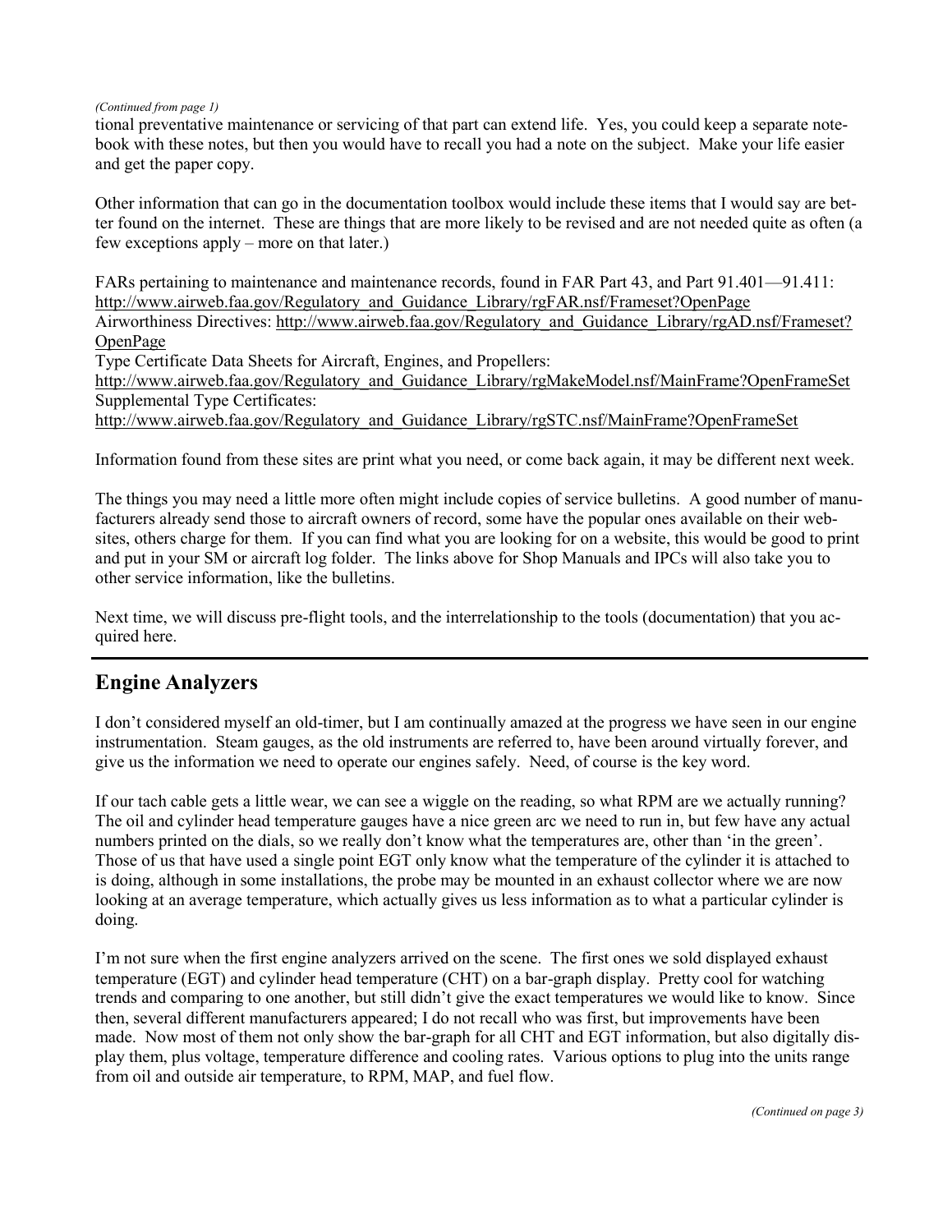#### *(Continued from page 2)*

Several of the manufacturers of these fine little units have made their displays larger, presenting additional information, and have had a few of them approved as primary instrumentation.\*

We have installed and used these units for both primary and supplemental instrumentation in many aircraft. The purpose here is not to play *Aviation Consumer* and determine who makes the best unit for the buck. Nor is it to discuss alternate ways of running your engine for maximum gain; that is a subject better left to the professionals that claim that in their areas of specialty. Installed and operated according to manufacturer's literature, they all do a good job of presenting information to the pilot. Some have a few more bells and whistles than others, and the displays vary somewhat. That is personal taste, although we can assist you in finding the correct unit for your needs.

To gain the most from your engine analyzer, it must be installed properly. Placement in the instrument panel is key to usability by the pilot. When replacing a single point EGT with one of the newer units, look at the placement of the instrument in relation to the information it can give you. When a single point EGT was installed, the purpose was to give information to the pilot to lean the engine in cruise configuration, little more or less, so it needed to be referenced seldom in flight. The engine analyzer, on the other hand, should be prominently placed in the panel. (That said, some of the units have an external warning line that can be attached to an annunciator light to show an out-of-limit situation.)

The probes can be interesting to install. All the EGT probes should be placed the same distance from the cylinder to get the most reliable readings. Confirm the ability to install and clear other objects in the nacelle before picking up your drill. My best advise when drilling these holes is to start small and bring up to final size. Also, if the engine is turbocharged, remove the turbo and attach a vacuum cleaner to the exhaust to remove all drill shavings during the drilling process; it would be a shame to damage the turbo for something this easy.

In looking at these installations, it is easy to see if the installer read and understood the installation instructions. Clearance from magneto P-leads, high-tension (spark plug) leads, and alternator wiring is essential for the best operation of an engine analyzer. (Although we try to maintain minimum of 1" to these wires and cables; it may not always be practical. However, it is not good practice to just tie the analyzer harness to whatever is available.) And let's not forget about securing the wiring, and sealing the firewall penetration properly. Shortening the supplied harness is OK if the installation instructions authorizes it; that makes for a much neater and professional looking installation than just 'bundling it up'.

Another error we commonly find on the installations for supplemental information is the analyzer is wired to the primary electrical bus with no means of shutting it off. Recommended practice is connect to an avionics bus, or, if unavailable, install a switch or pullable circuit breaker so it can be off during engine start. (Note: Installations for primary instrumentation are required to be on the primary bus.)

Don't forget to program the unit. Most of them have a mode you can enter to change or set the limits for the various functions. This is important to do so it doesn't give you erroneous indications. If you just 'live with it', then when it does have something to say, you may just not pay attention. Get the most out of your new instrument by having a clean installation, and then you can be in tune with your engine, and get the best information possible.

\*Primary instrumentation: Engine instruments that are required to be in place and operational to monitor limits prescribed by the engine and / or airframe manufacturers. Although most of the digital analyzer systems give more accurate information, the units as well as installations for a primary installation must meet higher standards than those used for supplemental information.